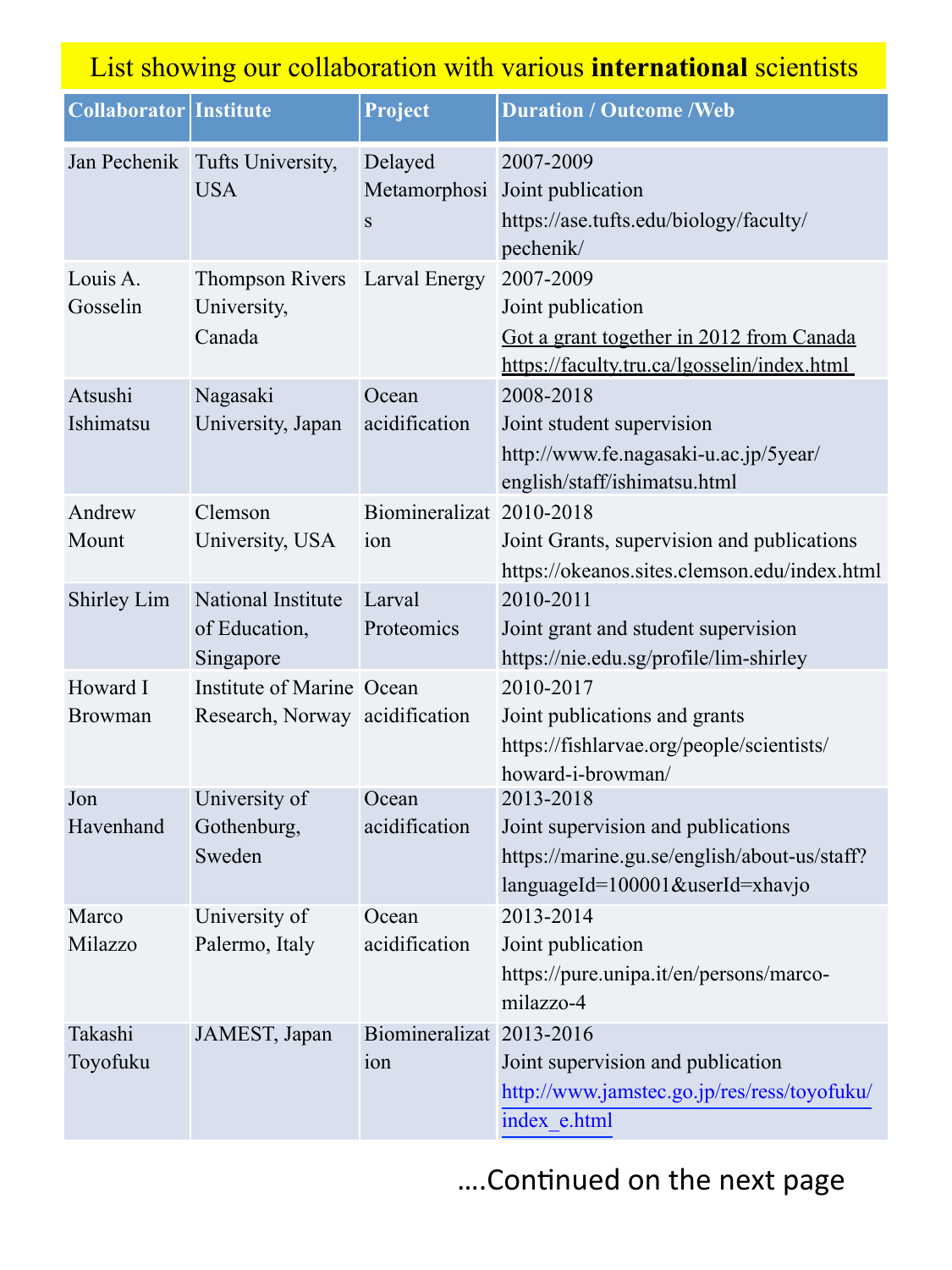## .... Continuation from previous page

## List showing our collaboration with various **international** scientists

| <b>Collaborator</b>              | <b>Institute</b>                                        | Project                              | <b>Duration / Outcome / Web</b>                                                                                                   |
|----------------------------------|---------------------------------------------------------|--------------------------------------|-----------------------------------------------------------------------------------------------------------------------------------|
| Ziniu Yu                         | South China Sea<br>Institute of<br>Oceanology,<br>China | Oyster aquaculture<br>and immunology | 2008-till now<br>Join publications - $\frac{5}{2}$ papers so far<br>Joint RGC/GEF grant in 2019<br>http://english.scsio.cas.cn/   |
| Sam Dupont                       | University of<br>Gothenburg,<br>Sweden                  | Ocean acidification                  | 2012-till now<br>Joint supervision and publications<br>https://bioenv.gu.se/english/staff?<br>userId=xdupsa                       |
| Timothy Ravasi KAUST, Saudi      | Arabia                                                  | Proteomics and<br>Epigenetics        | 2012-till now<br>Joint supervision and publications<br>https://groups.oist.jp/macc/first-last                                     |
| Guofan Zhang<br>and Li Li        | Institute of<br>Oceanonlogy,<br>China                   | Oyster aquaculture                   | 2015-till now<br>Joint supervision and joint grants<br>http://english.qdio.cas.cn/pe/fas/<br>201105/t20110519 70002.html          |
| Minhan Dai                       | Xiamen<br>University, China                             | Ocean acidification 2015-till now    | Joint grants<br>https://mel.xmu.edu.cn/staff.asp?<br>$tid=13$                                                                     |
| (Aileen)                         | Tan Shau Hwai University Sains<br>Malaysia,<br>Malaysia | Oyster aquaculture                   | 2015-till now<br>Joint supervision and publications<br>http://bio.usm.my/staff/tan-shau-<br>hwai-aileenprofessor/                 |
| Maggie<br>Cusack/Susan<br>Fitzer | University of<br>Stirling, UK                           | Biomineralization                    | 2015-till now<br>Joint grant, supervision and<br>publications<br>https://www.stir.ac.uk/people/257194                             |
| Suzuki Michio                    | University of<br>Tokyo, Japan                           | Biomineralization                    | 2017-till now<br>Joint grants, supervision and<br>publications<br>https://www.u-tokyo.ac.jp/focus/en/<br>people/people100406.html |

## .... Continued on the next page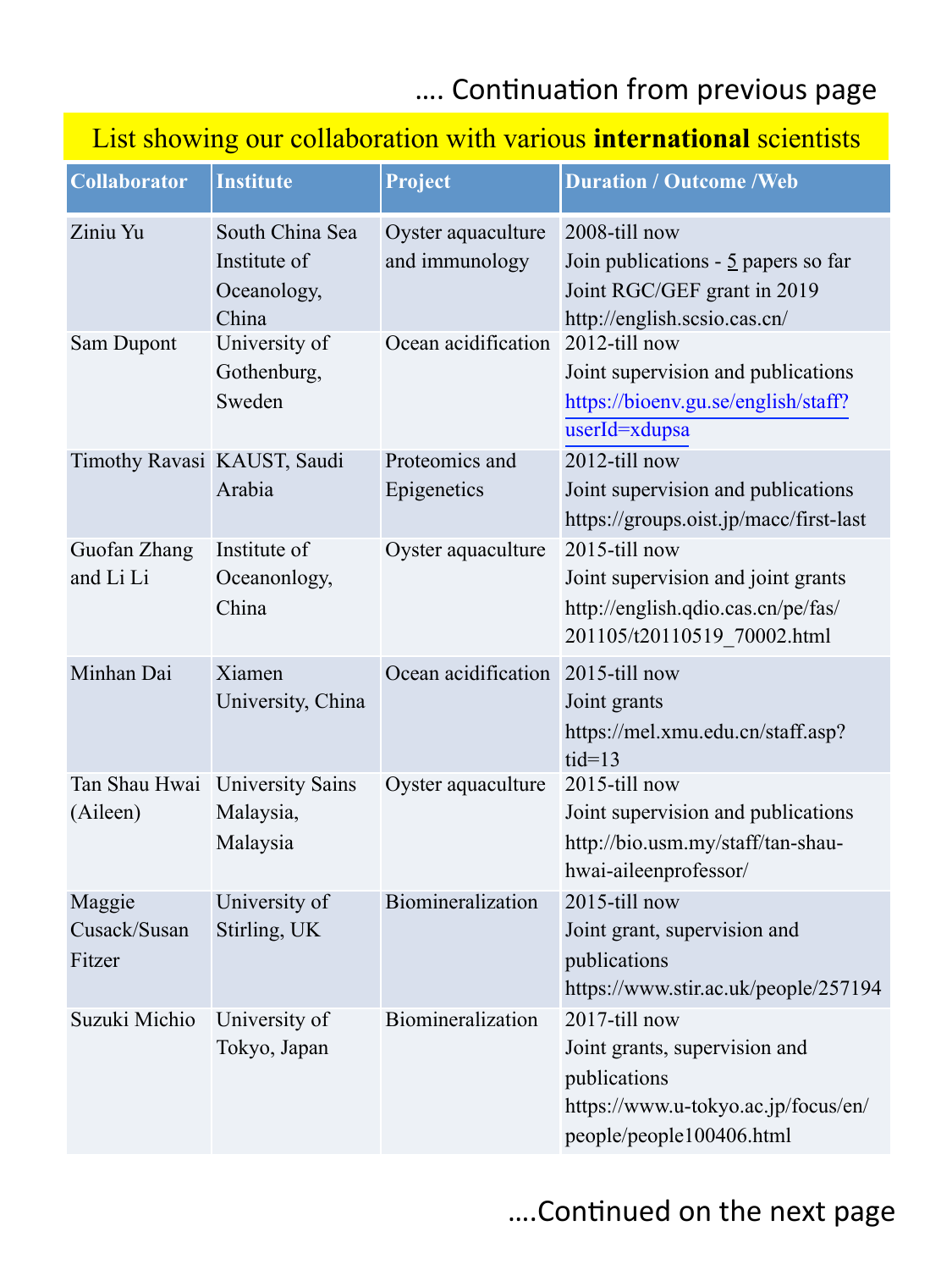## .... Continuation from previous page

## List showing our collaboration with various **international** scientists

| <b>Collaborator</b>   | <b>Institute</b>                                      | Project           | <b>Duration / Outcome / Web</b>                                                                                                            |
|-----------------------|-------------------------------------------------------|-------------------|--------------------------------------------------------------------------------------------------------------------------------------------|
| Maria Byrne           | University of<br>Sydney, Australia                    | Biomineralization | $2015$ -till now<br>Joint supervision and publications<br>http://sydney.edu.au/environment-<br>institute/person/professor-maria-<br>byrne/ |
|                       | Xiaotong Wang Ludong University, Epigenetics<br>China |                   | 2018-till now<br>Joint publication<br>https://loop.frontiersin.org/people/<br>426151/overview                                              |
| <b>Steven Roberts</b> | University of<br>Washington, USA                      | Epigenetics       | 2019-till now<br>Joint grants and publications<br>https://fish.uw.edu/faculty/steven-<br>roberts/                                          |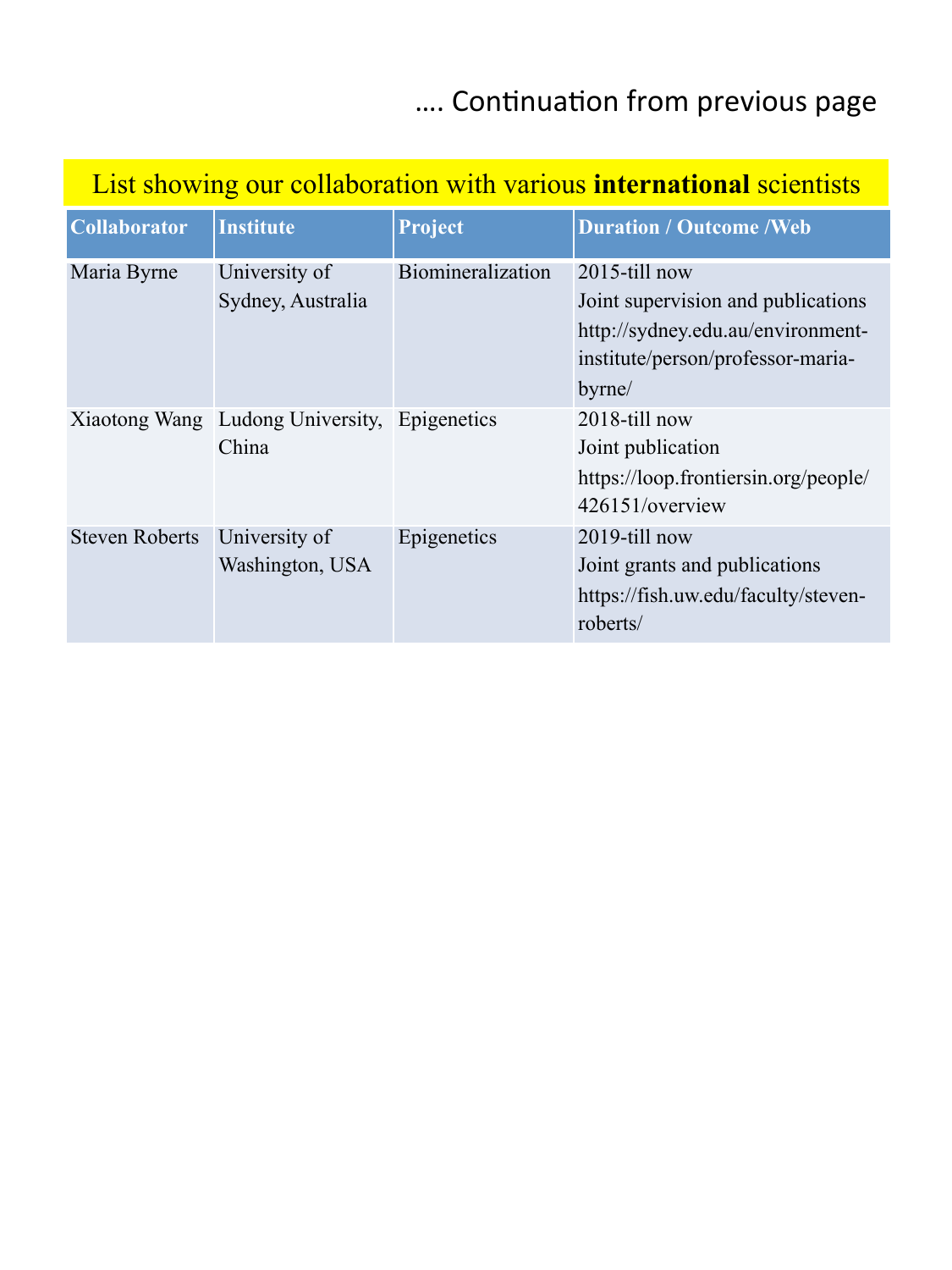| List showing our collaboration with <b>Hong Kong</b> scientists |                                                         |                                    |                                                                                                                                    |
|-----------------------------------------------------------------|---------------------------------------------------------|------------------------------------|------------------------------------------------------------------------------------------------------------------------------------|
| <b>Collaborator</b>                                             | <b>Institute</b>                                        | Project                            | <b>Duration / Outcome /Web</b>                                                                                                     |
| Jian Wen Qiu                                                    | Hong Kong<br><b>Baptist</b><br>University               | Proteomics                         | 2008-2011<br>Joint grants, supervision and publications<br>http://biol.hkbu.edu.hk/?page id=823                                    |
| <b>Stanley Lau</b>                                              | Hong Kong<br>University of<br>Science and<br>Technology | Marine biofilms                    | 2008-2010<br>Joint grants and publications<br>https://facultyprofiles.ust.hk/profiles.php?<br>profile=stanley-chun-kwan-lau-scklau |
| <b>SG Cheung</b>                                                | City<br>University of<br>Hong Kong                      | Hypoxia / Larval<br><b>Biology</b> | 2009-2017<br>Joint grants and publications<br>https://www.cityu.edu.hk/chem/profile/drsgc.html                                     |
| <b>Yun Lam</b>                                                  | City<br>University of<br>Hong Kong                      | Proteomics                         | $2011 - 2018$<br>Joint grants and supervision<br>https://www.cityu.edu.hk/chem/profile/drywl.html                                  |
| <b>Jill Chiu</b>                                                | Hong Kong<br><b>Baptist</b><br>University               | Hypoxia / Larval<br><b>Biology</b> | 2011-2018<br>Joint grants, supervision and publications<br>http://biol.hkbu.edu.hk/?page id=835                                    |
| <b>Ivan Chu</b>                                                 | University of<br>Hong Kong                              | Proteomics                         | 2012-2015<br>Joint grants, supervision and publications<br>https://www.scifac.hku.hk/people/chu-ivan-keung                         |
| Pei Yuan<br>Qian                                                | Hong Kong<br>University of<br>Science and<br>Technology | Larval Biology<br>Proteomics       | 2008-till now<br>Joint supervision, grants and publications                                                                        |
| Gray<br>Williams                                                | University of<br>Hong Kong                              | Larval Biology<br>Climate Change   | 2008-till now<br>Joint grants, supervision and publications                                                                        |
| <b>Rudolf Wu</b>                                                | University of<br>Hong Kong                              | Hypoxia                            | 2008-till now<br>Joint supervision, grants and publications                                                                        |
| <b>Tong Zhang</b>                                               | University of<br>Hong Kong                              | Marine biofilms                    | 2010-till now<br>Joint grants and publications<br>http://www.civil.hku.hk/pp-zhangt.html                                           |

.... Continued on the next page